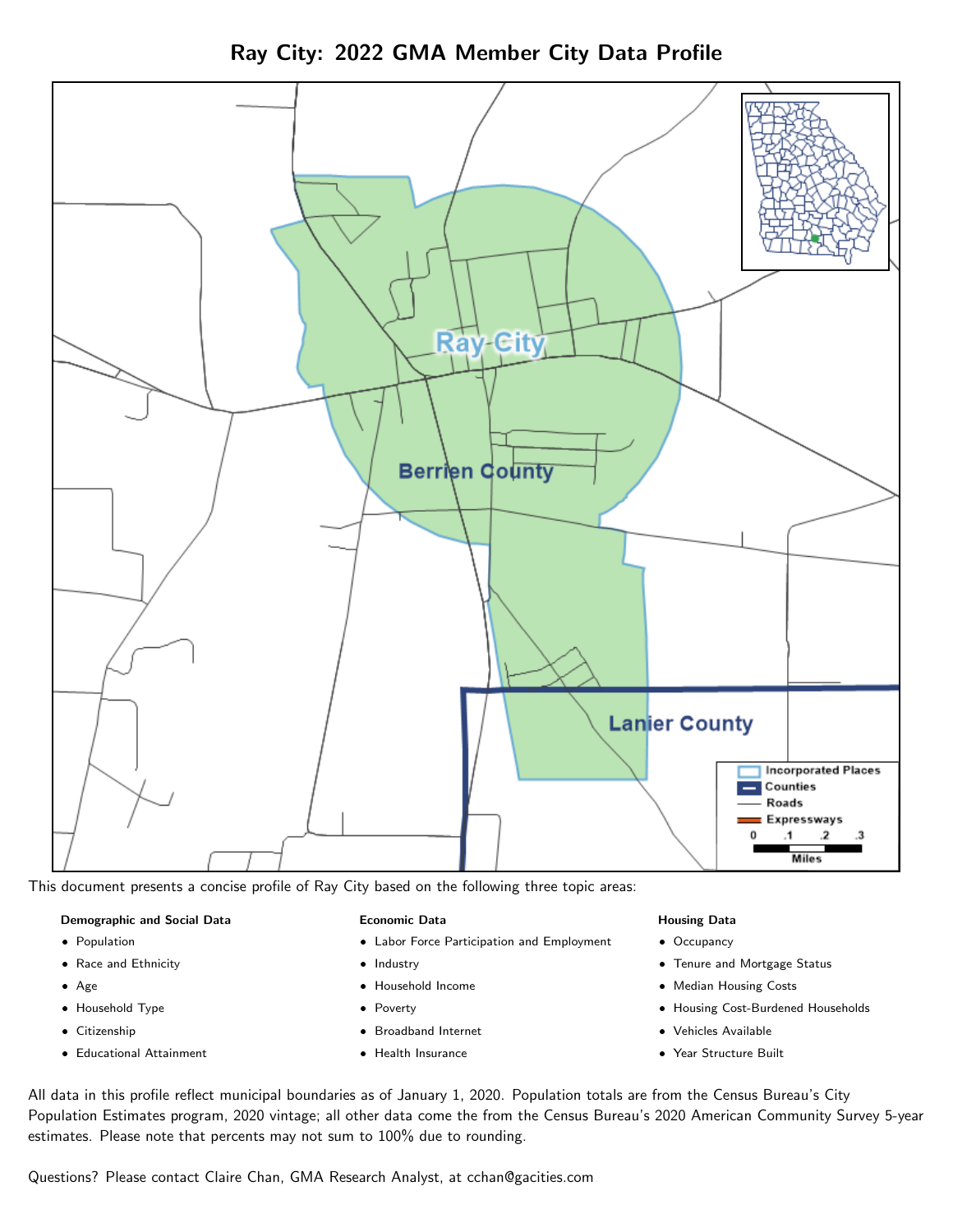# Ray City: Demographic and Social



Source: U.S. Census Bureau, City Population Estimates, 2020 vintage Source: American Community Survey, 2020 5-year estimates, table B03002



#### **Citizenship**



Source: American Community Survey, 2020 5-year estimates, table B05002 Source: American Community Survey, 2020 5-year estimates, table B15002

Race and Ethnicity



#### Household Type



Source: American Community Survey, 2020 5-year estimates, table B01001 Source: American Community Survey, 2020 5-year estimates, table B11001

#### Educational Attainment



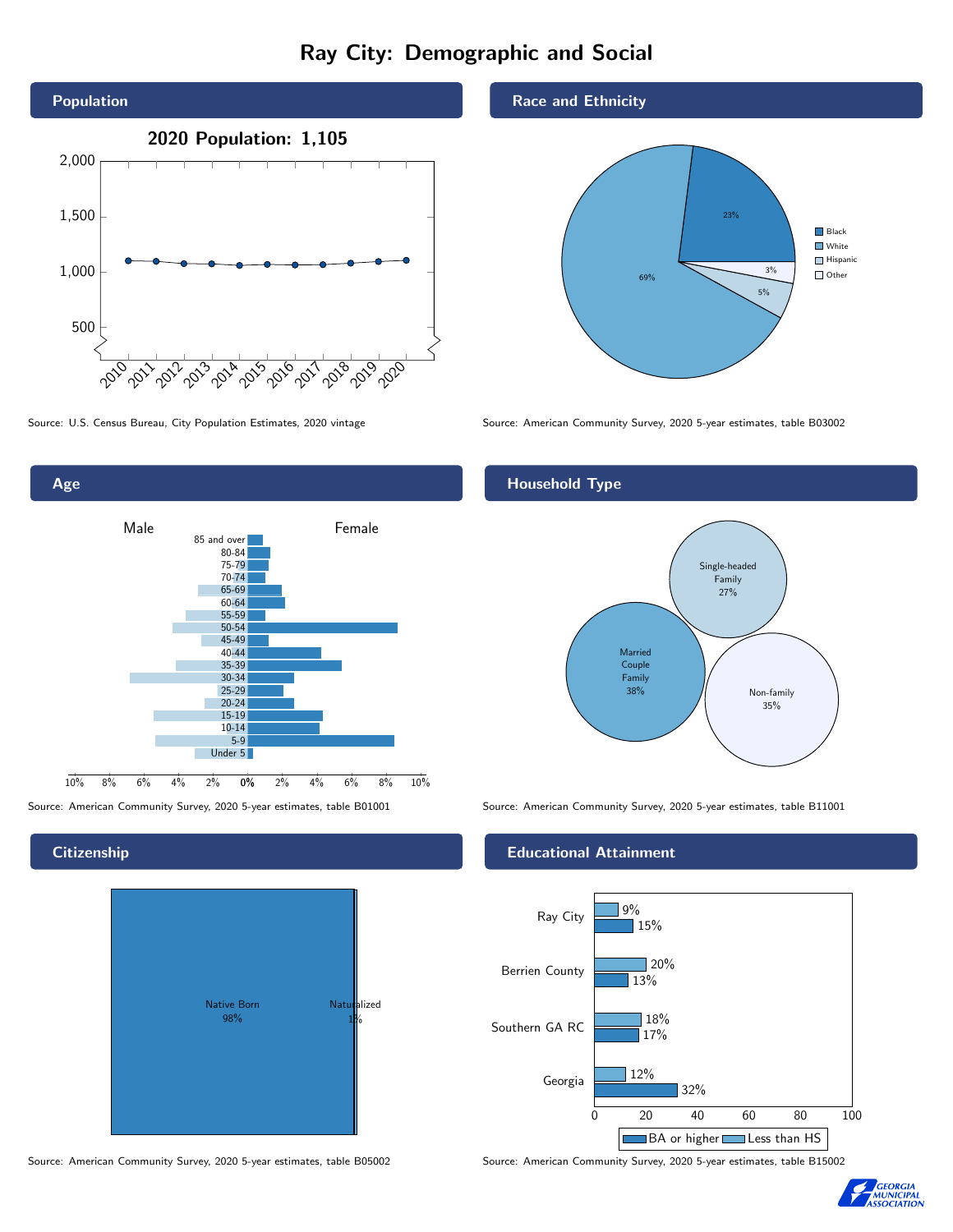# Ray City: Economic



Source: American Community Survey, 2020 5-year estimates, table B23001 Note: Unemployment rate is based upon the civilian labor force.

# Industry

| Agriculture, forestry, fishing and hunting, and mining      | $0\%$ |
|-------------------------------------------------------------|-------|
| Construction                                                | 4%    |
| Manufacturing                                               | 14%   |
| <b>Wholesale Trade</b>                                      | $2\%$ |
| Retail Trade                                                | 4%    |
| Transportation and warehousing, and utilities               | 7%    |
| Information                                                 | $0\%$ |
| Finance and insurance, real estate, rental, leasing         | 8%    |
| Professional, scientific, mgt, administrative, waste mgt    | $4\%$ |
| Educational services, and health care and social assistance | 36%   |
| Arts, entertainment, recreation, accommodation, food        | 6%    |
| service                                                     |       |
| Other services, except public administration                | 8%    |
| Public administration                                       | 6%    |

Source: American Community Survey, 2020 5-year estimates, table C24030



Source: American Community Survey, 2020 5-year estimates, tables B19013 and B19025 Source: American Community Survey, 2020 5-year estimates, table B17010



#### Health Insurance



Source: American Community Survey, 2020 5-year estimates, table B28002 Source: American Community Survey, 2020 5-year estimates, table B18135



#### Poverty